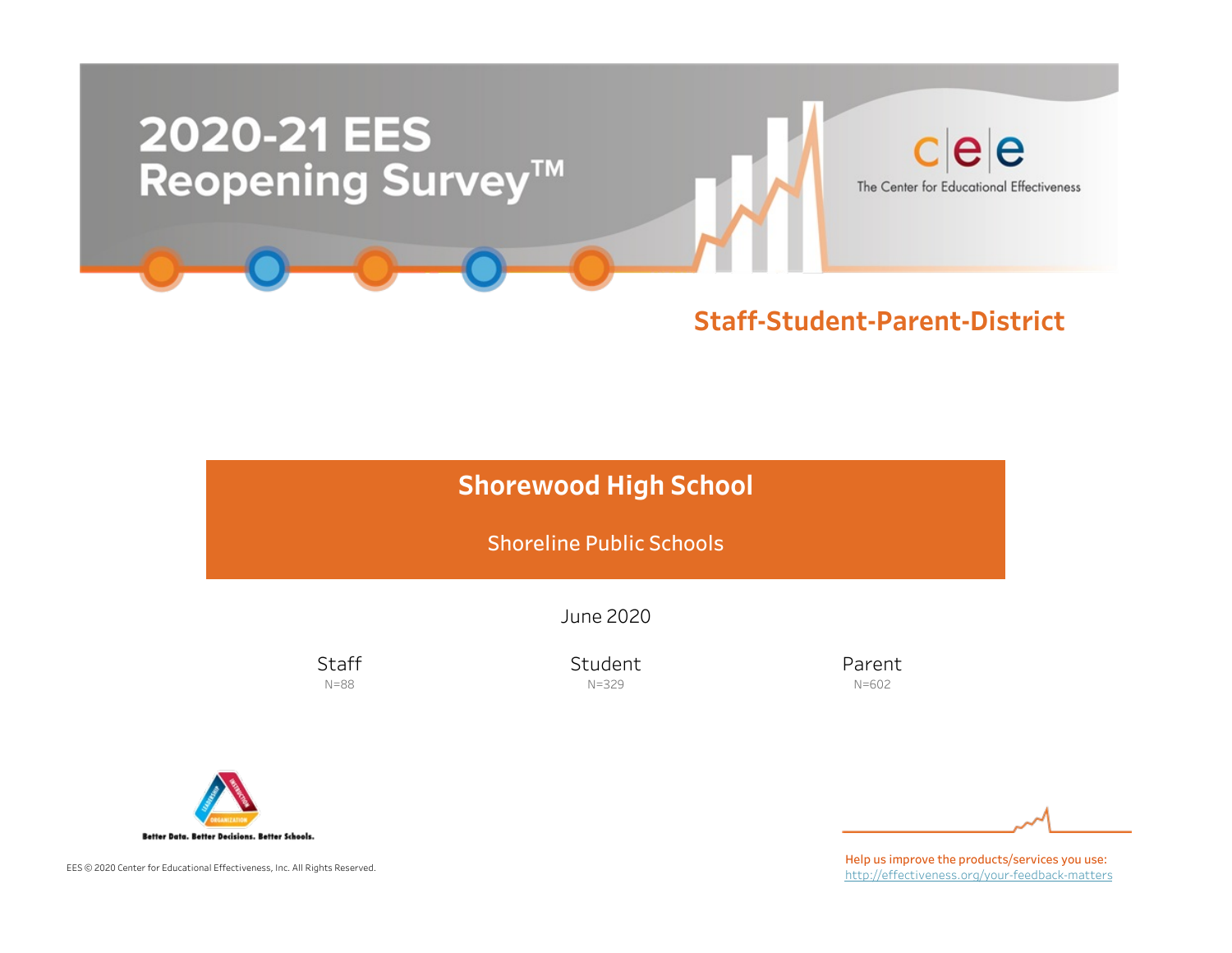### **O** Safe and Supportive Learning Environment Shorewood High School

### What is the most pressing need for you and your child this Fall?

|                                      |         |     | Ranked 1st Ranked 2nd Ranked 3rd Ranked 4th Ranked 5th |     |     |     |
|--------------------------------------|---------|-----|--------------------------------------------------------|-----|-----|-----|
| In-person, teacher-lead instruction  | Student | 42% | 14%                                                    | 5%  | 9%  | 8%  |
|                                      | Parent  | 55% | 14%                                                    | 8%  | 7%  | 4%  |
| Being with adults that care about me | Student | 6%  | 11%                                                    | 16% | 22% | 23% |
| Emotional support / counseling       | Parent  | 7%  | 10%                                                    | 14% | 20% | 38% |
| Being with my friends                | Student | 16% | 27%                                                    | 19% | 9%  | 7%  |
| Socialization with other students    | Parent  | 18% | 39%                                                    | 22% | 7%  | 2%  |
| Elective classes (art, music, etc.)  | Student | 8%  | 14%                                                    | 21% | 24% | 12% |
|                                      | Parent  | 4%  | 10%                                                    | 25% | 33% | 15% |
| Athletics and activities             | Student | 7%  | 12%                                                    | 18% | 13% | 30% |
|                                      | Parent  | 6%  | 15%                                                    | 18% | 21% | 28% |

Percent of Respondents

0% 100% 100% 100% 100%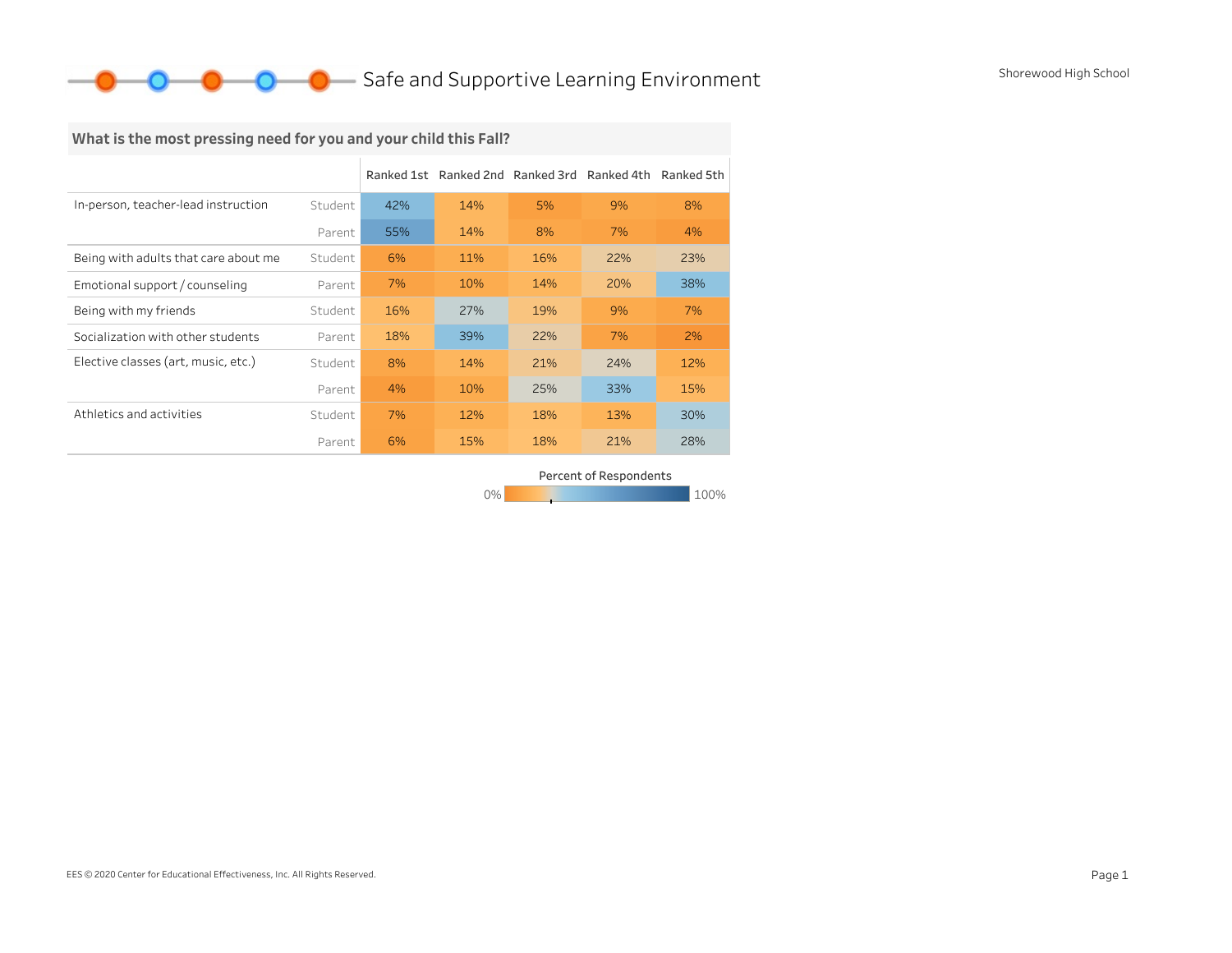

#### What is most needed for staff and students to return to in-person school?

Total Needed/Not Needed

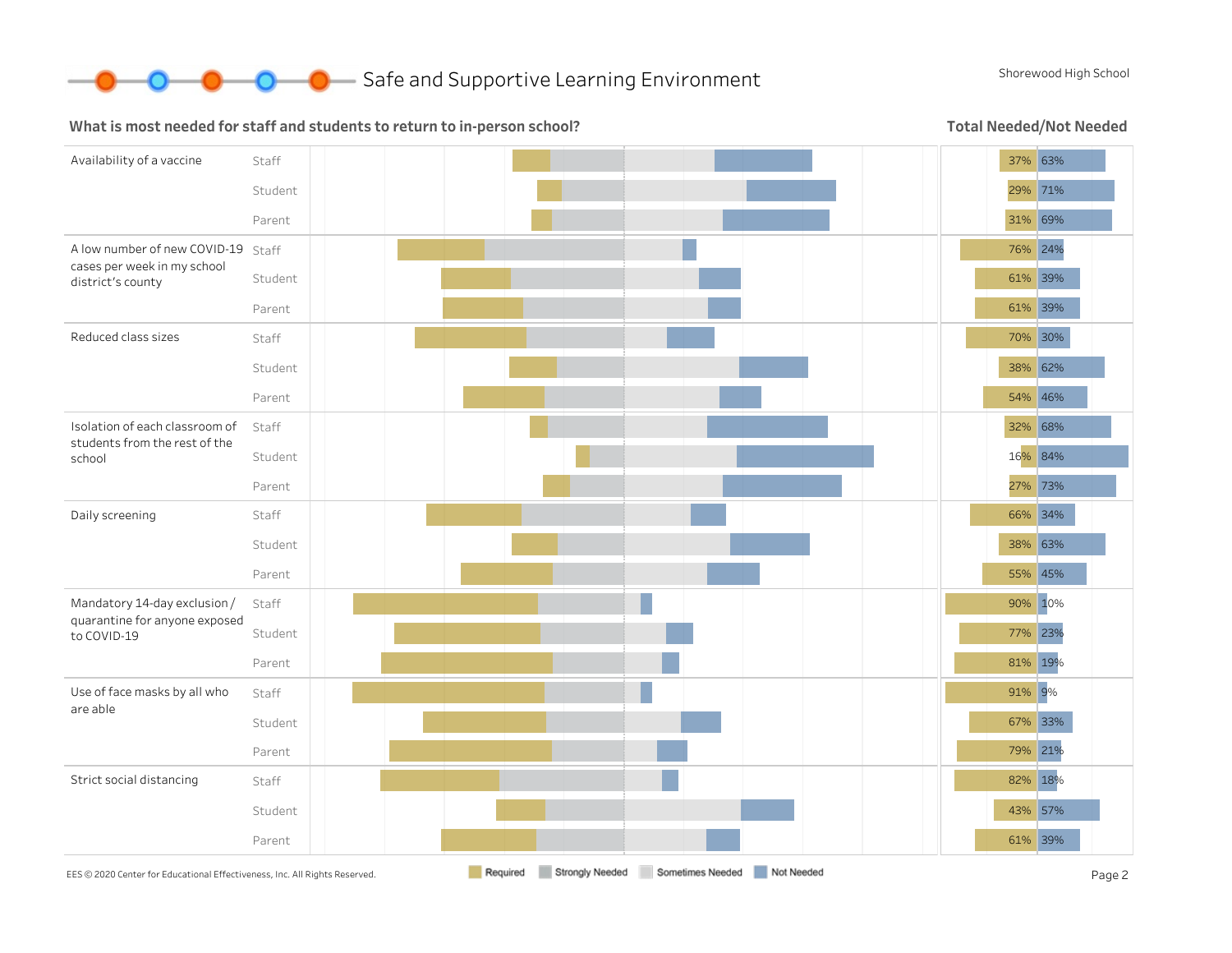

#### What is the greatest concern about returning to school?

Total Concerned/Not Concerned

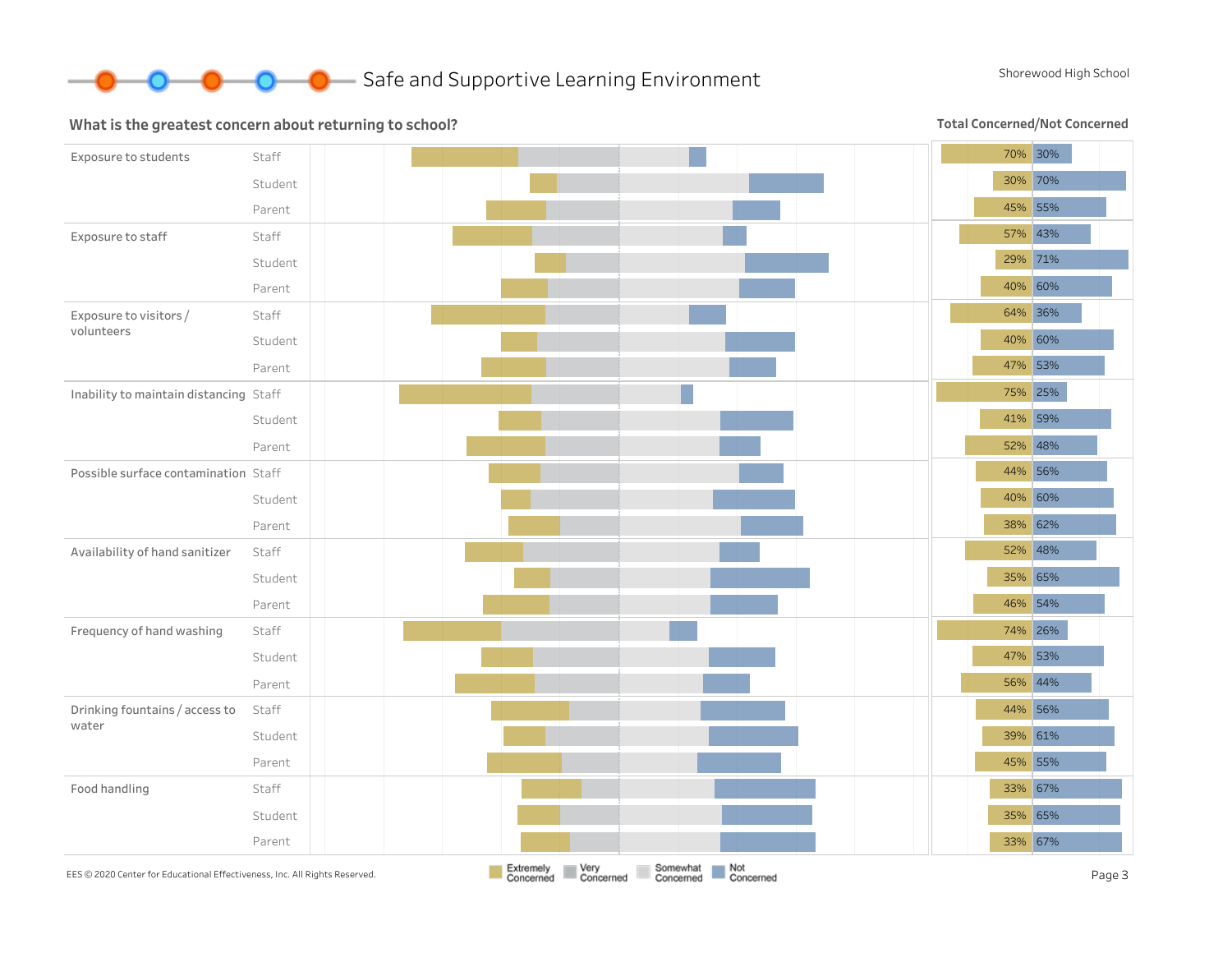### **O** Teaching and Learning: Time Management Shorewood High School

class

#### What helped with time management during distance learning? Blue represents highest responses.

|                                                                        | Staff | Student | Parent |
|------------------------------------------------------------------------|-------|---------|--------|
| Call or text due date reminder                                         | 6     | 31      | 51     |
| Call or text general check in                                          | 6     | 18      | 47     |
| Daily learning plan provided by teacher                                | 3     | 77      | 104    |
| Email due date reminder                                                | 17    | 83      | 184    |
| Email general check in                                                 | 21    | 114     | 193    |
| Email virtual meeting reminder                                         | 29    | 86      | 133    |
| Having a single contact person from school                             | 8     | 25      | 67     |
| Learning Management Systems (i.e. Google<br>Classroom, Canvas, SeeSaw) | 30    | 166     | 297    |
| My own digital calendar                                                | 29    | 77      | 99     |
| My own paper calendar                                                  | 27    | 88      | 86     |
| Other                                                                  | 8     | 50      | 49     |
| Regular email from teacher                                             | 20    | 223     | 367    |
| Weekly learning plan provided by teacher                               | 16    | 220     | 309    |

#### I provided routines for my families Staff My teacher provided daily and weekly routines for Student 33% 30% 13% 15% 8% 39% 37% 21% Were daily/weekly routines provided and received?

#### Mychild'steacher provided daily and weekly Parent routines for my child 19% 32% 32% 11%6%

#### Almost Never True Almost Always True Seldom True Often True Sometimes True

EES©2020CenterforEducationalEffectiveness,Inc.AllRightsReserved. Page4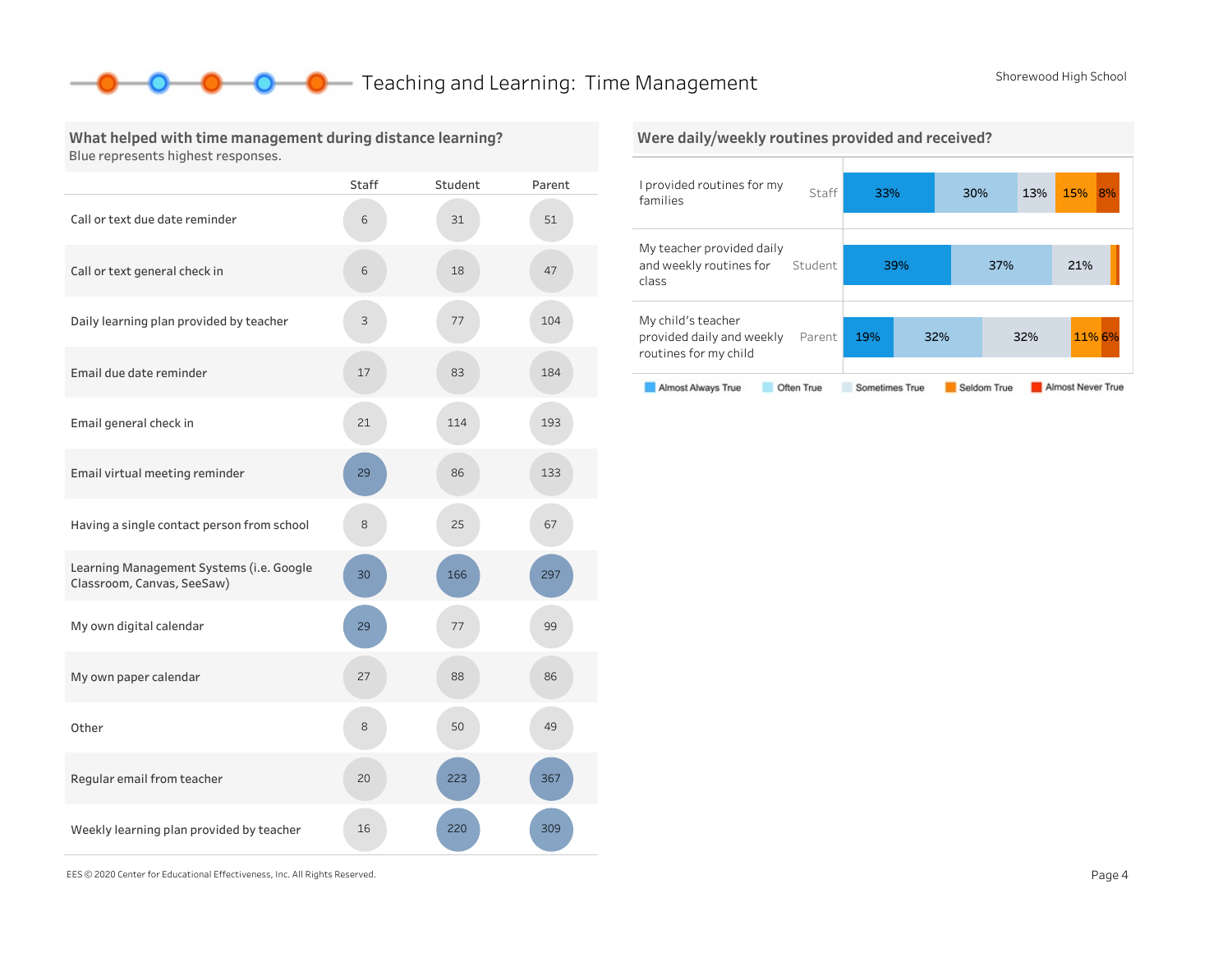### **O** Teaching and Learning: Learning Tools Shorewood High School



Were there Learning Tools that did not work well?



What Learning Tools did not work well? Gold represents highest responses.

| Staff                    | Student | Parent |
|--------------------------|---------|--------|
| 5                        | 53      | 51     |
| $\bf 8$                  | 32      | 58     |
| $\overline{\phantom{a}}$ | 40      | 33     |
| 6                        | 29      | 45     |
| $\overline{4}$           | 43      | 26     |
| 5                        | 51      | 67     |
| $\epsilon$               | 54      | 44     |
| $\overline{4}$           | 57      | 59     |
| 11                       | 56      | 47     |
| $\overline{\phantom{a}}$ | 62      | 43     |
| 8                        | 65      | 25     |
| 3                        | 53      | 28     |
| 16                       | 110     | 101    |
| $\overline{4}$           | 48      | $48\,$ |
| 3                        | 33      | 39     |

EES © 2020 Center for Educational Effectiveness, Inc. All Rights Reserved. **Page 5** Page 5

Weekly learning plan provided by teacher 141 (281) 178 (281)

Videos created by the teacher

Email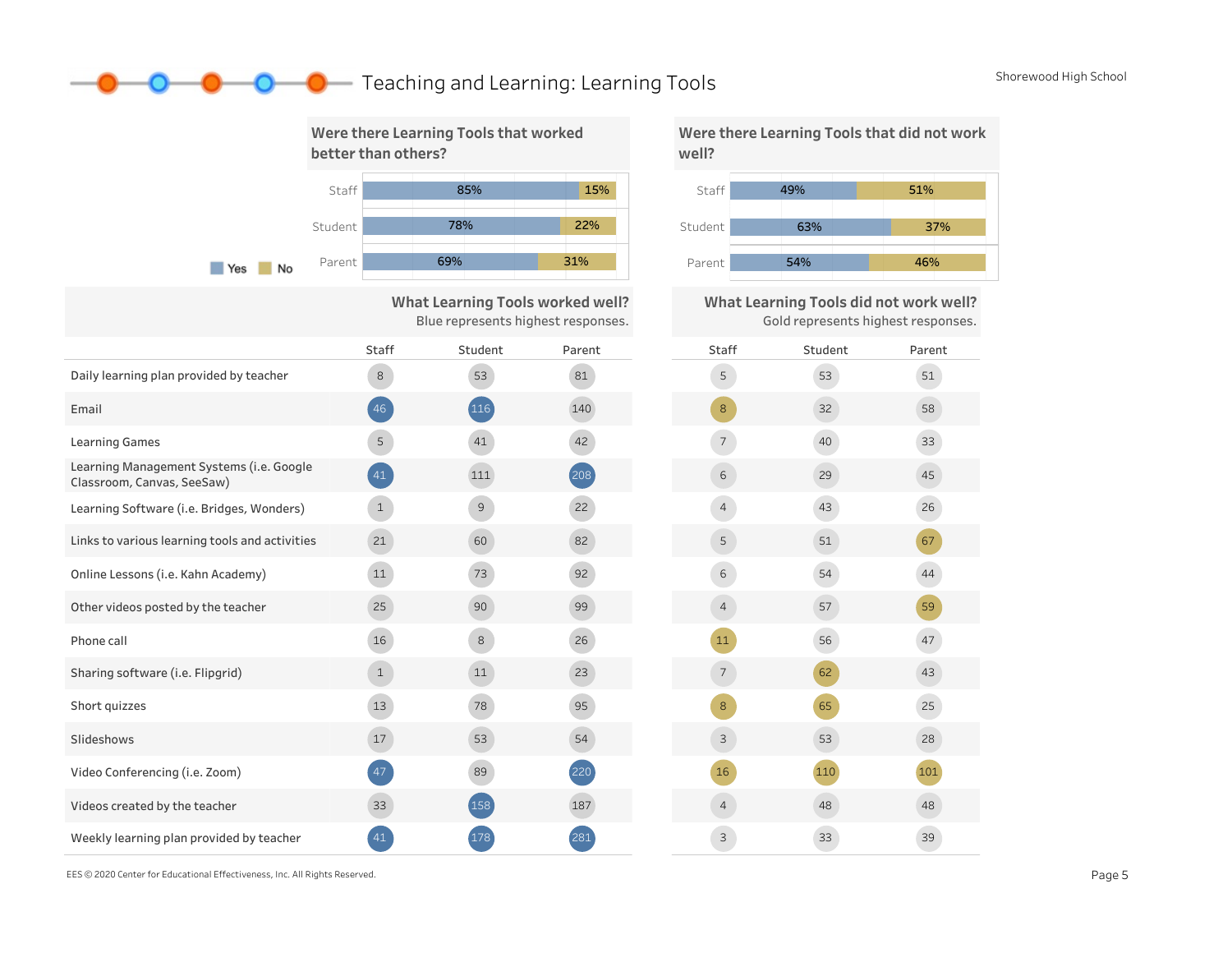## **O** Teaching and Learning Shorewood High School

#### Did our parents receive the information they needed to support student learning?



#### How effective was our instruction around learning targets?

| I understood the learning                           |        |    |     |     |     |     |
|-----------------------------------------------------|--------|----|-----|-----|-----|-----|
| goals for my child's<br>lessons                     | Parent | 9% | 19% | 30% | 22% | 19% |
|                                                     |        |    |     |     |     |     |
| I focused on the essential                          |        |    |     |     |     |     |
| standards and learning<br>targets from each unit of | Staff  |    | 52% |     | 37% | 12% |
| instruction                                         |        |    |     |     |     |     |

Did our parents access teaching videos to support their child's learning



#### How was the distance learning model perceived by parents?



|           | What were students' perceptions about the amount of school work |
|-----------|-----------------------------------------------------------------|
| assigned? |                                                                 |

| I had an appropriate<br>amount of school work           | Student | 25% |     | 31% | 26% | 12% 6%     |
|---------------------------------------------------------|---------|-----|-----|-----|-----|------------|
| My child had an<br>appropriate amount of<br>school work | Parent  | 14% | 24% |     | 35% | 14%<br>13% |

Almost Always True Sometimes True Almost Never True Often True Seldom True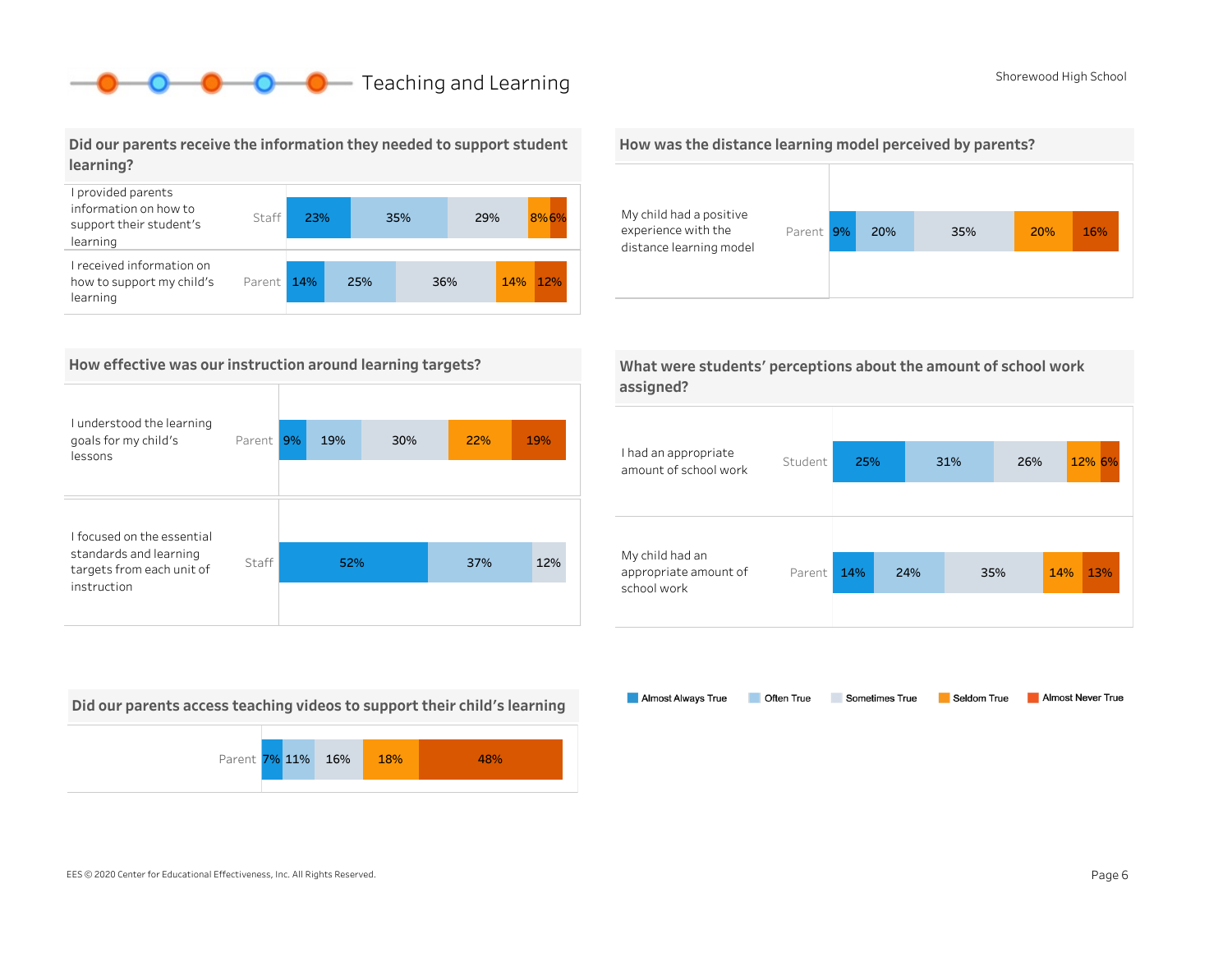### Scheduling and Staffing Shorewood High School Shorewood High School

If not all students are able to attend school during the initial reopening, what criteria should be used to select students for in-person learning?

|                                      |         | Ranked<br>1st | Ranked<br>2nd | Ranked<br>3rd | Ranked<br>4th |  |
|--------------------------------------|---------|---------------|---------------|---------------|---------------|--|
| Age                                  | Staff   | 30%           | 24%           | 18%           | 17%           |  |
|                                      | Student | 15%           | 15%           | 21%           | 27%           |  |
|                                      | Parent  | 23%           | 20%           | 25%           | 19%           |  |
| <b>Instructional Content</b>         | Staff   | 7%            | 22%           | 43%           | 22%           |  |
|                                      | Student | 16%           | 27%           | 24%           | 11%           |  |
|                                      | Parent  | 15%           | 30%           | 31%           | 10%           |  |
| <b>Student Need</b>                  | Staff   | 53%           | 33%           | 7%            | 3%            |  |
|                                      | Student | 35%           | 22%           | 16%           | 6%            |  |
|                                      | Parent  | 38%           | 28%           | 16%           | 6%            |  |
| Choice / Volunteers                  | Staff   | 7%            | 16%           | 27%           | 47%           |  |
|                                      | Student | 14%           | 14%           | 17%           | 35%           |  |
|                                      | Parent  | 12%           | 9%            | 14%           | 51%           |  |
| Percent of Respondents<br>0%<br>100% |         |               |               |               |               |  |



Whose ability to return to work is dependent on their child attending school full-time?



Who has issues with childcare if an alternative schedule is implemented at the beginning of the year (such as AM only, alternate days)?

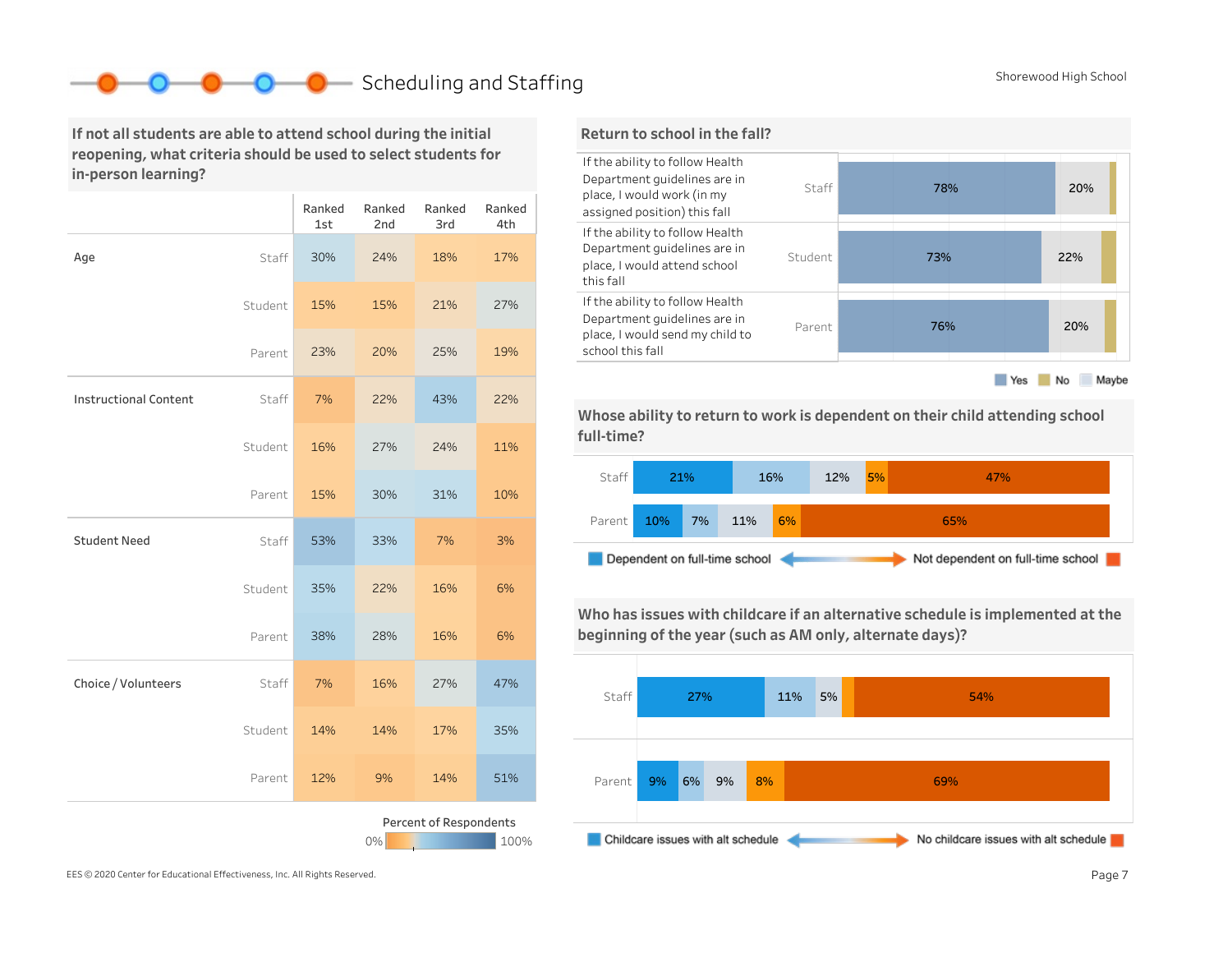**OCOOO** Transportation and Food Service Shorewood High School



#### What was the school meal experience like for students and parents?

What percentage of students can get to school without busing?

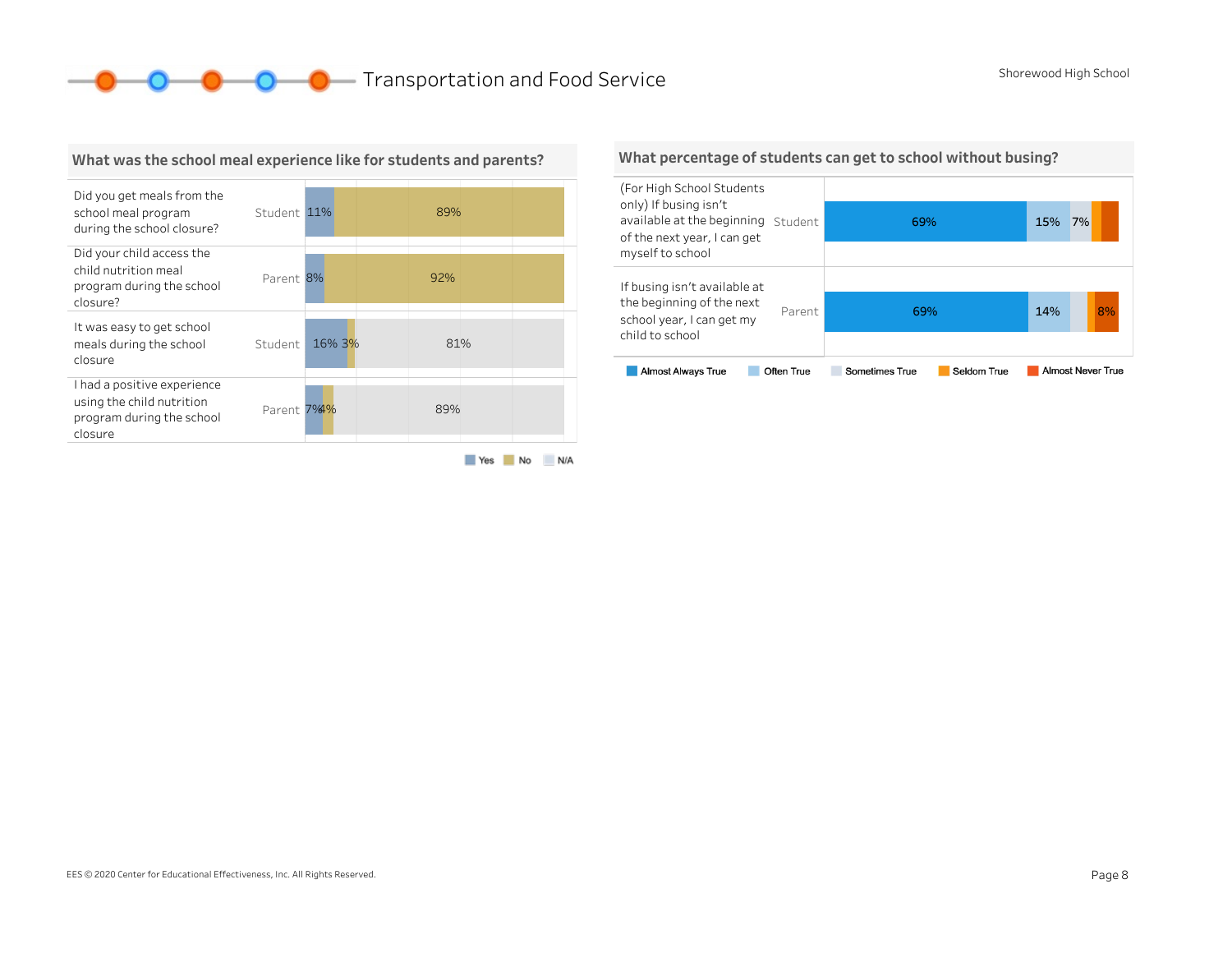### Shoreline Public School Questions Shorewood High School

Do you anticipate your child will need food service support (free/reduced cost meals, weekend food packs)?



Was it easy for you to find your child's assignments?



Are you receiving communication from the school in a language that you understand?



How do you prefer to receive communication from your school or district for general information?

|        | Phone Call | Email | Text<br>Message | US Mail | Social<br>Media | Other |
|--------|------------|-------|-----------------|---------|-----------------|-------|
| Parent |            | 501   | 33              |         | 5               |       |

How do you prefer to receive communication from your school or district for class assignments?

|        | Phone Call | Email Text Mess US Mail Social Me |  | Other |
|--------|------------|-----------------------------------|--|-------|
| Parent |            | 21                                |  |       |

If we have home learning in some form in the fall, what would help students be successful? Blue represents highest responses.





If your child received intervention services, how well did those interventions work to support your child's learning?



How well prepared do you feel students are academically for next school year?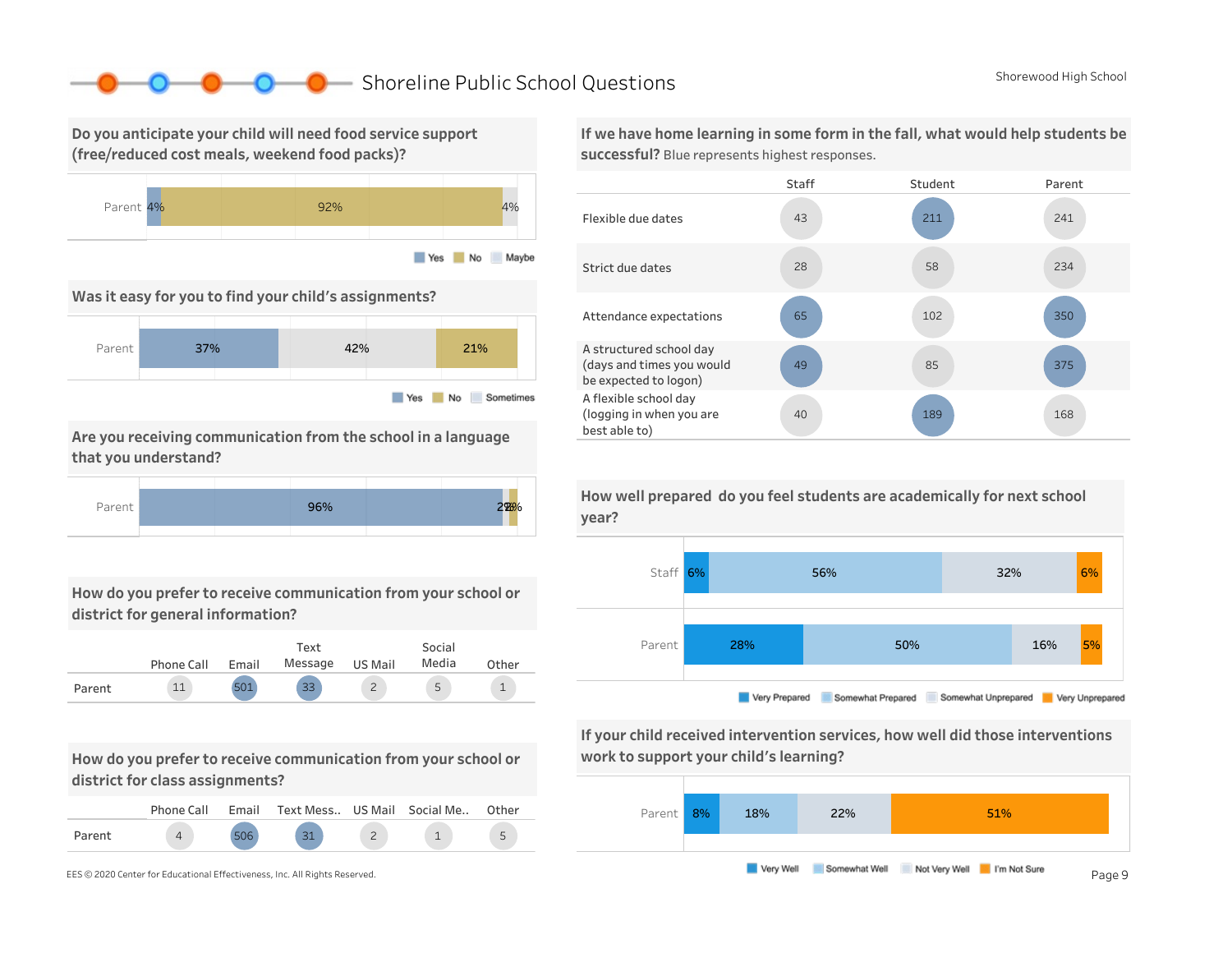### **O** Access and Engagement: Virtual Meetings Shorewood High School



What happened if a student missed a virtual meeting?



Frequency of Virtual Class/Group by Responses Blue represents highest responses.

How did virtual meetings address social emotional learning?

| Often True<br>Almost Always True                          |         | Sometimes True |     | Seldom True |     | Almost Never True |
|-----------------------------------------------------------|---------|----------------|-----|-------------|-----|-------------------|
| Virtual contacts help me<br>feel connected to my stud     | Staff   | 26%            |     | 37%         | 25% | 12%               |
| Virtual contacts help me<br>feel connected to my teac     | Student |                | 56% |             | 15% | 29%               |
| Virtual contacts helped my<br>child feel connected to th. | Parent  |                | 63% |             | 13% | 24%               |
| Virtual contacts help me<br>feel connected to my stud     | Parent  | 37%            |     | 36%         |     | 27%               |
|                                                           |         |                |     |             | Yes | No<br>N/A         |

Staff Student Parent Lessthanonceaweek 1-2times/week 3-4 times/week Everyday 1 1 7 13 87 256 232 7 40 134 142 1 9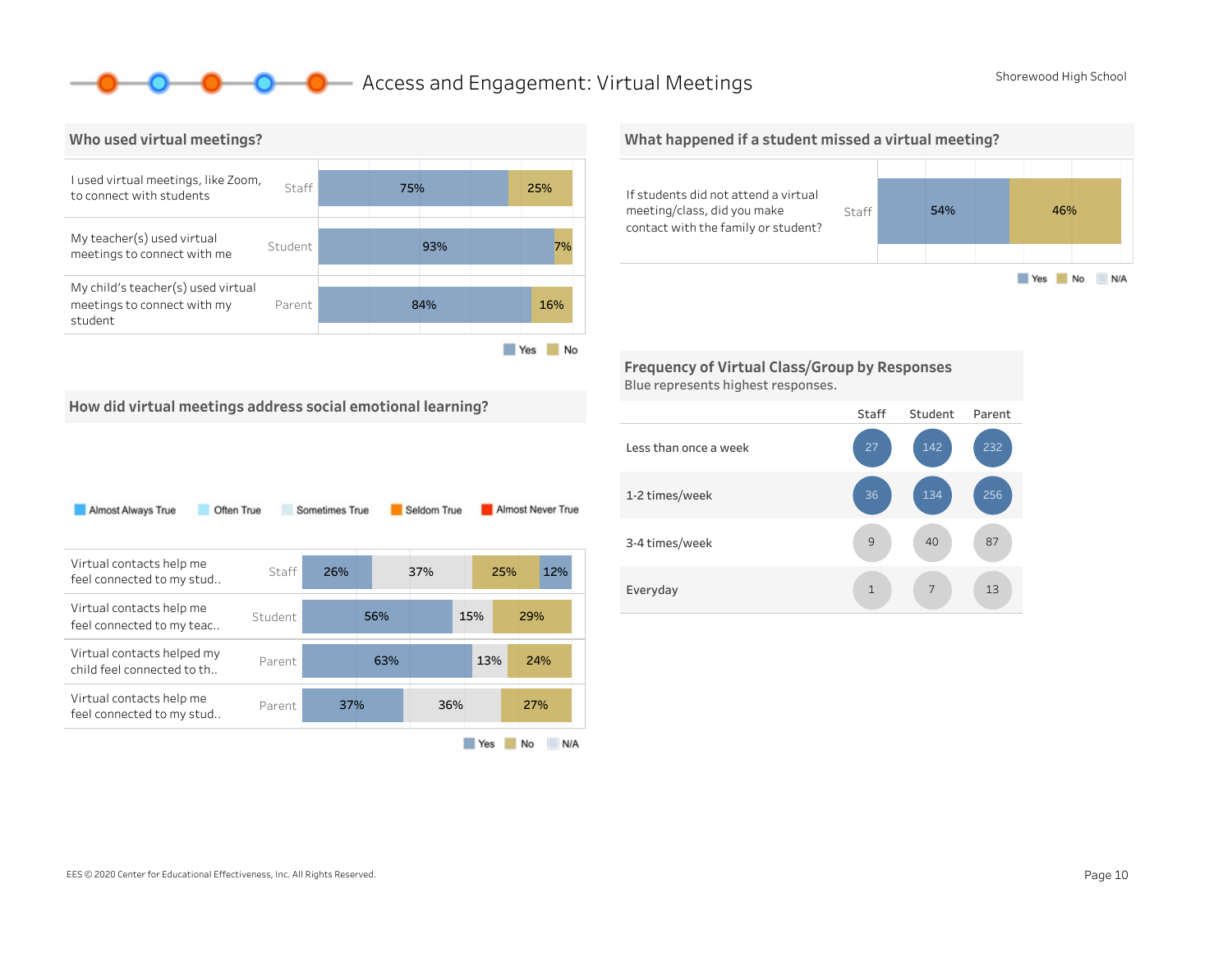# **O O** Access and Engagement Shorewood High School Shorewood High School



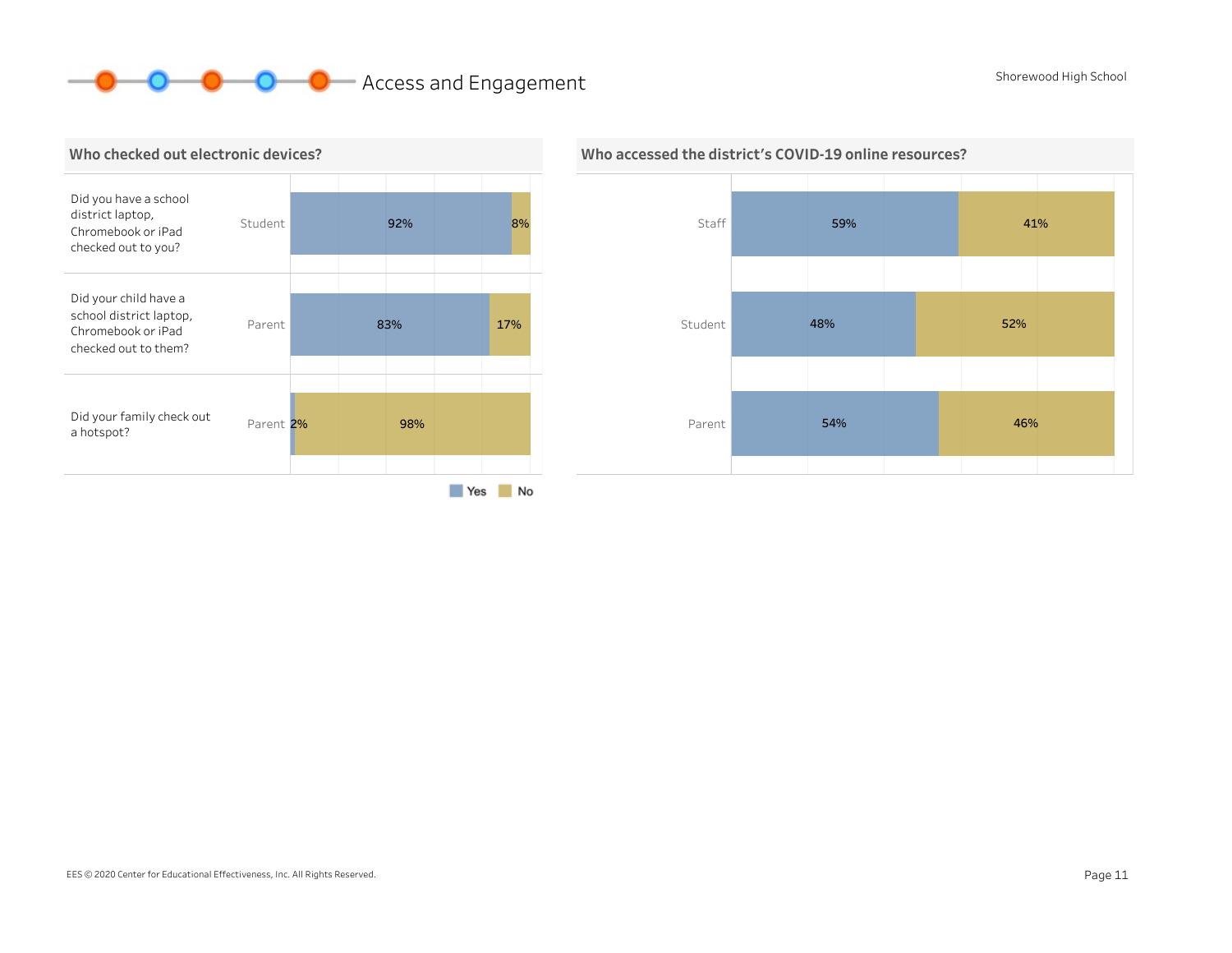# **O** O O Staff Demographics Shorewood High School



| Level                     |  |  |
|---------------------------|--|--|
| High School   82 (93.2%)  |  |  |
| Other   4 (4.5%)          |  |  |
| $K-12   1(1.1%)$          |  |  |
| MS or Jr. High   1 (1.1%) |  |  |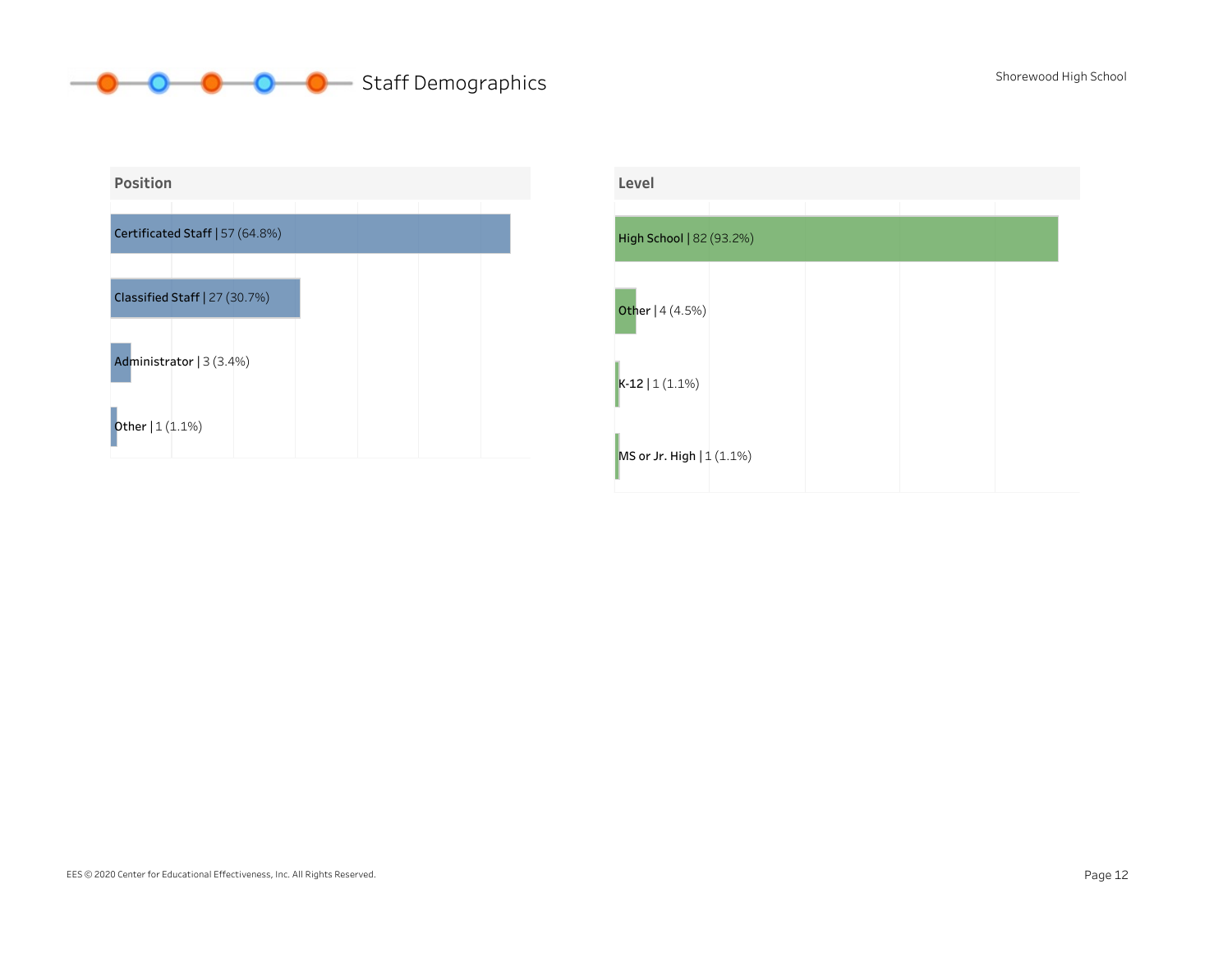# O Student Demographics Shorewood High School



| <b>Ethnicity</b> |  |  |
|------------------|--|--|
|                  |  |  |
|                  |  |  |





#### What is your primary home language?

| English   258 (79.1%)      |  |  |
|----------------------------|--|--|
| Korean   19 (5.8%)         |  |  |
| Spanish   17 (5.2%)        |  |  |
| Other   15 (4.6%)          |  |  |
| <b>Chinese</b>   $5(1.5%)$ |  |  |
| Vietnamese   $4(1.2%)$     |  |  |
| Amharic   3 (0.9%)         |  |  |
| Tagalog   3 (0.9%)         |  |  |
| Tigrinya   $2(0.6%)$       |  |  |